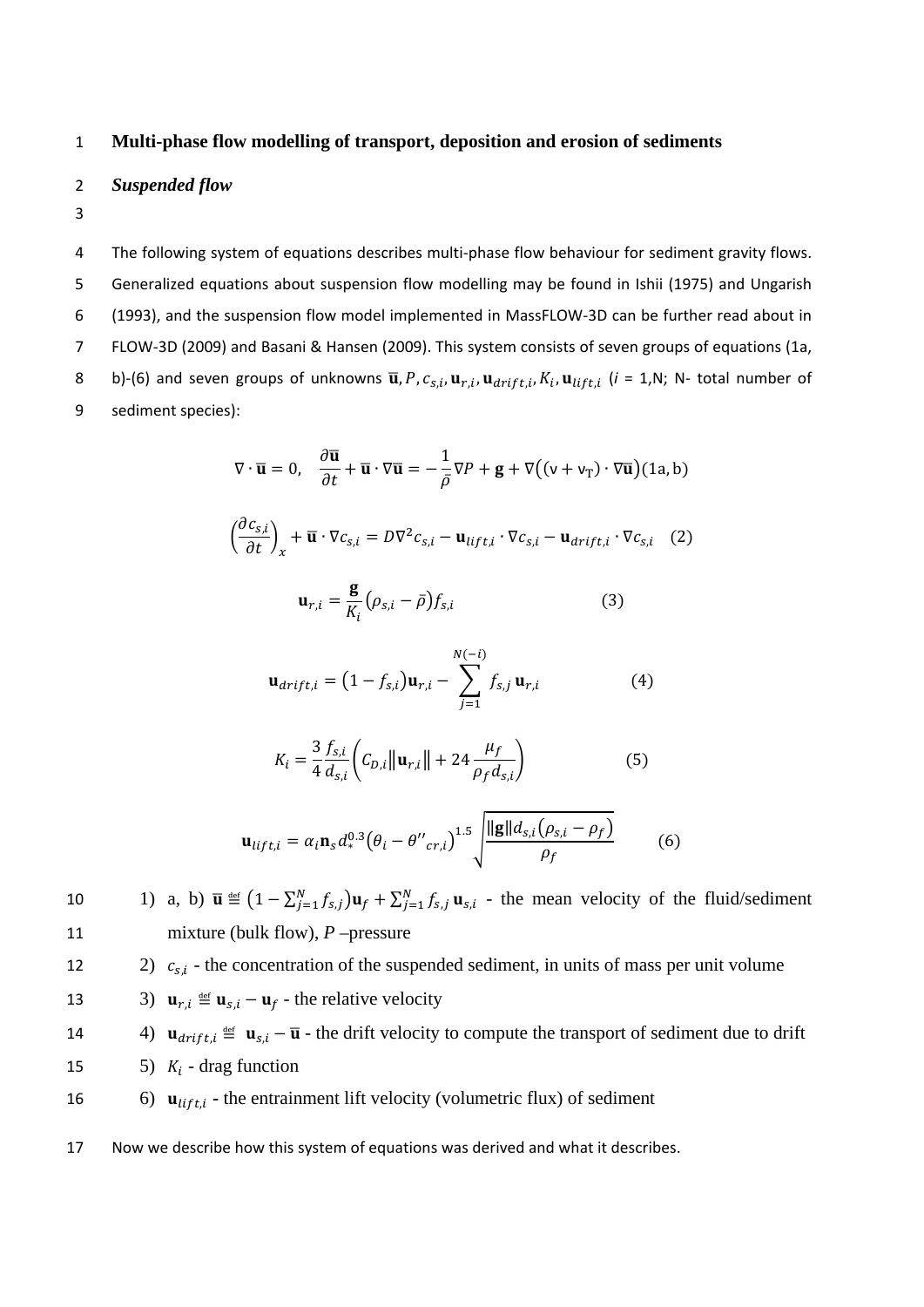18 *Equation (1a)* is mass balance equation for incompressible fluid‐sediment mixture.

- 19 *Equation (1b)* is Unsteady Reynolds‐averaged Navier‐Stokes equation for fluid‐sediment mixture
- 20 (bulk flow), where v molecular viscosity and  $v_T$  turbulent viscosity related to Reynolds stresses
- 21 and  $v_T \gg v$ . Turbulent viscosity is calculated by RNG turbulence model (Lyn 2008). The RNG  $k \varepsilon$
- 22 model has several advantages over the standard  $k \varepsilon$  model. It is more accurate for rapidly strained
- 23 flows and swirling flows and for lower Reynolds numbers (*Re*), the RNG model behaves better than
- 24 the standard  $k \varepsilon$  which is only valid for high Reynolds number flows.
- 25

## **Short description of RNG model implemented in MassFLOW‐3DTM** 26

27 The kinematic turbulent viscosity is computed from

$$
\pmb{\nu_T}=0.085\frac{k_T^2}{\varepsilon_T}
$$

28 The two‐equations renormalization group (RNG) k‐ε turbulence model is based on the turbulence 29 viscosity hypothesis and solve two transport equations for the turbulent kinetic energy,  $k_T$  and the 30 turbulent dissipation,  $\varepsilon_T$ .

31 The turbulent kinetic energy is defined as the energy of the turbulent velocity fluctuations:

$$
k_T = \frac{1}{2} \left( \overline{u'^2} + \overline{v'^2} + \overline{w'^2} \right)
$$

32 where  $u'$ ,  $v'$  and  $w'$  are the component of the velocity fluctuations.

33 The transport equation for the turbulent kinetic energy  $k_T$  is

$$
\frac{\partial k_T}{\partial t} + \left\{ u \frac{\partial k_T}{\partial x} + v \frac{\partial k_T}{\partial y} + w \frac{\partial k_T}{\partial z} \right\} = P_T + G_T + D_K - \varepsilon_T
$$

34 The transport equation of the turbulence dissipation  $\varepsilon_T$  is as follow:

$$
\frac{\partial \varepsilon_T}{\partial t} + \left\{ u \frac{\partial \varepsilon_T}{\partial x} + v \frac{\partial \varepsilon_T}{\partial y} + w \frac{\partial \varepsilon_T}{\partial z} \right\} = \frac{C_{\varepsilon 1} \cdot \varepsilon_T}{k_T} (P_T + C_{\varepsilon 3} \cdot G_T) + D_\varepsilon - C_{\varepsilon 2} \frac{\varepsilon_T^{-2}}{k_T}
$$

35 The rate of turbulent energy dissipation,  $\varepsilon_T$ , in one-equation model is related to the turbulent 36 kinetic energy  $k_T$ :

$$
\varepsilon_T = 0.085 \frac{\sqrt{3/2} k_T^{-3/2}}{TLEN}
$$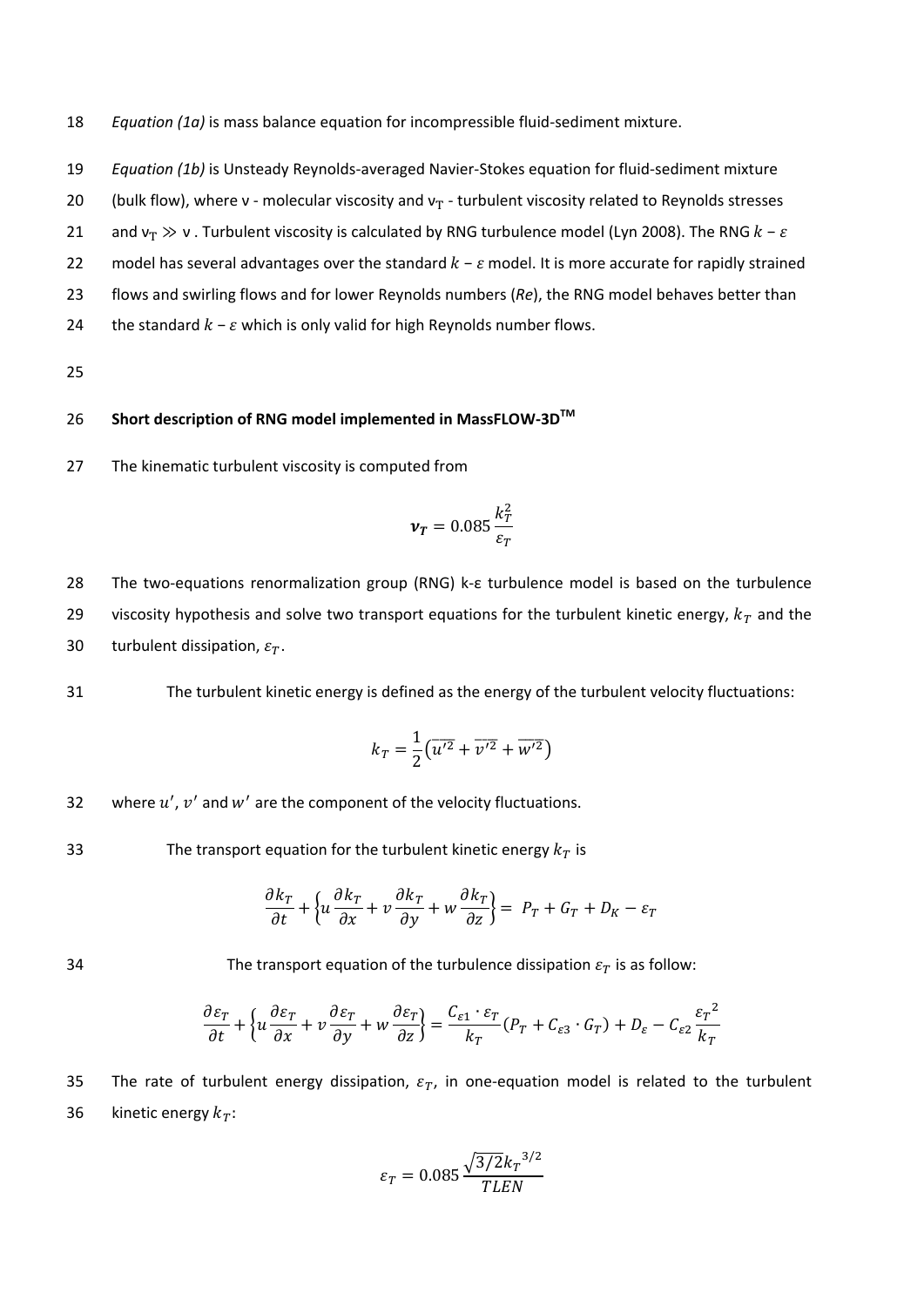The RNG model uses equations similar to the equations for the k‐ε model. However, equation constants that are found empirically in the standard k‐ε model are derived explicitly in the RNG 39 model, like  $C_{\varepsilon 2}$  is computed from the turbulent kinetic energy  $(k_T)$  and turbulent production  $(P_T)$ terms.

 In order to prevent unphysical small dissipation rates, the minimum dissipation is limited by a maximum length scale, represented by TLEN in MassFLOW‐3D™.

$$
\varepsilon_{T,min} = 0.085 \frac{\sqrt{3/2} k_T^{-3/2}}{TLEN}
$$

43 TLEN and the initiation of the turbulent kinetic energy  $k_T$  are the two main turbulent parameters that are defined by the user during the setting up of a model. *Equation (2)* is mass balance equation for each sediment species *i*, which describes the motion of the suspended sediment in the system by 46 the advection-diffusion equation, with the addition of the effect of drifting and lifting of the sediment.

 *Equations (3)* is obtained by subtracting momentum balance for fluid‐sediment mixture (1) from momentum balances for each sediment species *i*, use of relative velocity definition and assumptions: a) that the motion of sediment is nearly steady at the scale of the computational time and that the advection term is very small due to small gradients in the drift velocity, b) that the ratio of pressure gradient to mixture density is typically proportional to the acceleration of gravity, g.

53 Equation (4) is derived from the definitions for 
$$
\overline{\mathbf{u}}
$$
,  $\mathbf{u}_{r,i}$  and  $\mathbf{u}_{drift,i}$ .

*Equation (5)* is obtained by combining of form drag and Stokes drag, (Clift et al. 1978).

 *Equation (6)* is modelled to calculate the entrainment lift velocity (volumetric flux) of sediment and 56 the entrainment coefficient  $\alpha_i$  are based on Mastbergen and Van Den Berg (2003).

## *Bed-load transport and packing of sediments*

59 Bed-load transport describes the movement of large particles along the surface of the bed without being entrained into the bulk fluid flow. Meyer‐Peter & Muller (1948) formula predicts the volumetric flow rate of sediment per unit width over the surface of the packed bed.

 The mass flux of sediment as computed across computational cell boundaries in MassFLOW‐3D™ is a multiplication of velocity of the sediment in each computational cell, bed load thickness, the volume fraction of the bed‐load layer and density of the sediment species,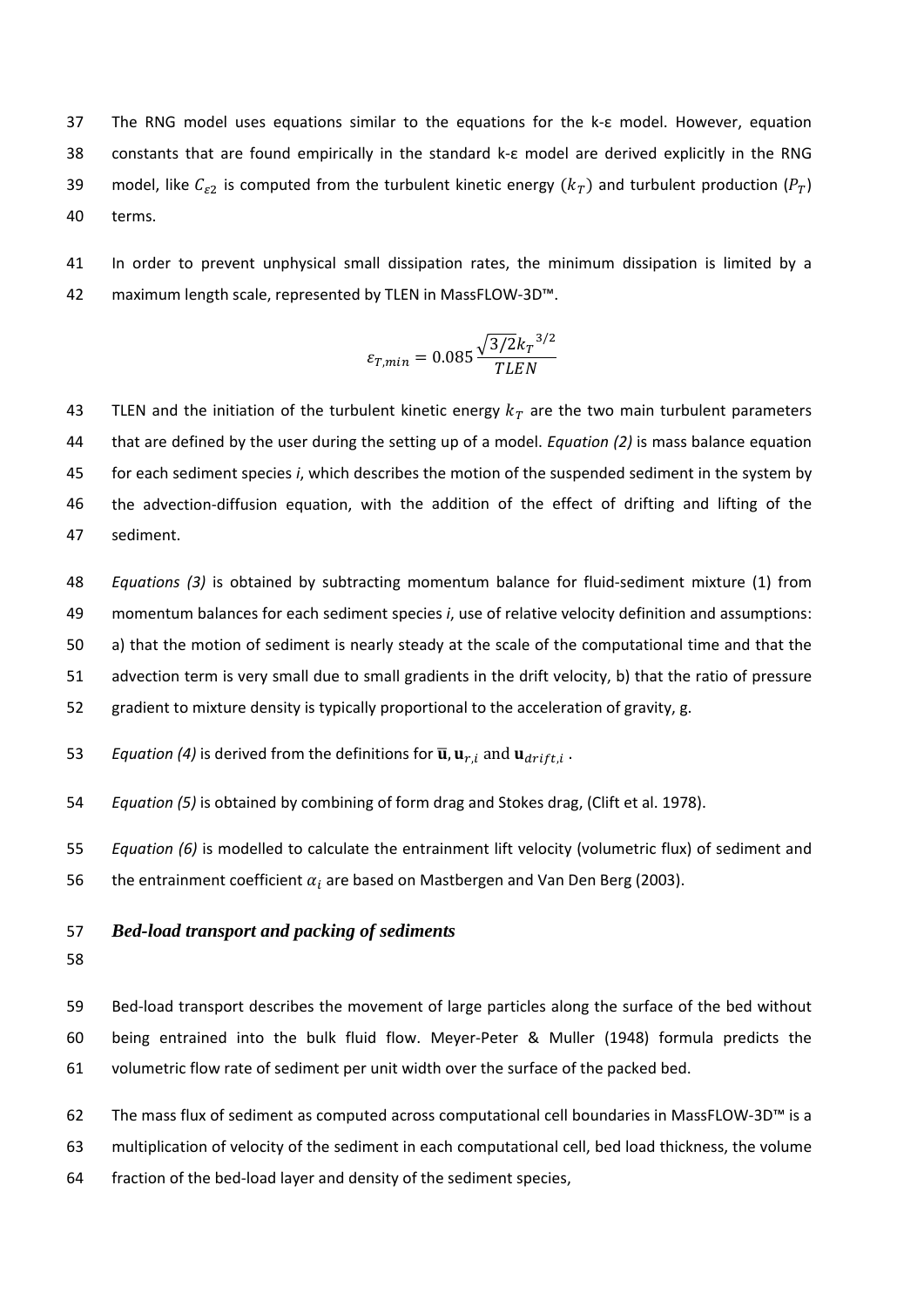- 65  $Q_{b,i} = u_{bedload,i} \delta_i f_{b,i} \rho_{s,i}$ Hindered settling is not important for the low concentration of the 66 sediments.
- 67 *Additional notations*
- 68 ߩ*‐*fluid density
- 69  $\rho_{s,i}$  density of the sediment species,
- 70  $\bar{p}$  mean density
- 71  $f_{s,i}$  volume fraction of sediment species *i*
- 72  $d_{s,i}$  diameter for sediment species i,
- 73  $C_{D,i}$  drag coefficient for sediment species i,
- 74 *P* pressure,

75 
$$
P_T = C_{SP} \left(\frac{\mu}{\rho V_f}\right) \left[\frac{2\left(\frac{\partial u}{\partial x}\right)^2 + 2\left(\frac{\partial v}{\partial y}\right)^2 + 2\left(\frac{\partial w}{\partial z}\right)^2}{+\left(\frac{\partial v}{\partial x} + \frac{\partial u}{\partial y}\right)^2 + \left(\frac{\partial u}{\partial z} + \frac{\partial w}{\partial x}\right)^2 + \left(\frac{\partial v}{\partial z} + \frac{\partial w}{\partial y}\right)^2}\right]
$$
 turbulent production term,

- 76  $C_{SP}$  turbulent parameter, whose default value is 1.0,
- $G_T = -C_\rho \left(\frac{\mu}{\rho^3}\right) \left(\frac{\partial \rho}{\partial x}\right)$  $\frac{\partial p}{\partial x} + \frac{\partial \rho}{\partial y}$  $\frac{\partial p}{\partial y} + \frac{\partial \rho}{\partial z}$ 77  $G_T = -C_\rho \left(\frac{\mu}{\rho^3}\right) \left(\frac{\partial \rho}{\partial x} \frac{\partial p}{\partial x} + \frac{\partial \rho}{\partial y} \frac{\partial p}{\partial y} + \frac{\partial \rho}{\partial z} \frac{\partial p}{\partial z}\right)$ - the buoyancy production term,
- 78  $C_p$  has a default value of 0.0 unless the problem is thermally buoyant, in which case it takes a value 79 of 2.5,
- $D_K = \frac{\partial}{\partial x} \left( \frac{v_T}{\sigma_k} \right)$  $\sigma_k$  $\frac{\partial k_T}{\partial x}$  +  $\frac{\partial}{\partial y}$   $\left(\frac{v_T}{\sigma_k}\right)$  $\sigma_k$  $\frac{\partial k_T}{\partial y}$  +  $\frac{\partial}{\partial z} \left( \frac{v_T}{\sigma_k} \right)$  $\sigma_k$ 80  $D_K = \frac{\partial}{\partial x} \left( \frac{v_T}{\sigma_k} \frac{\partial k_T}{\partial x} \right) + \frac{\partial}{\partial y} \left( \frac{v_T}{\sigma_k} \frac{\partial k_T}{\partial y} \right) + \frac{\partial}{\partial z} \left( \frac{v_T}{\sigma_k} \frac{\partial k_T}{\partial z} \right)$ - diffusion term for the turbulent kinetic energy,
- 81  $\sigma_k$  has avalue of 0.72 for the RNG model
- 82  $C_{\varepsilon 1}$ ,  $C_{\varepsilon 2}$  and  $C_{\varepsilon 3}$  non-dimensional parameters. The default value for  $C_{\varepsilon 1}$  is 1.42.  $C_{\varepsilon 2}$  is computed 83 based on the value of  $k_T$ ,  $\varepsilon_T$  and the shear rate.  $C_{\varepsilon3}$  has a value of 0.2.
- $D_{\varepsilon} = \frac{\partial}{\partial x} \Big( \frac{v_T}{\sigma_{\varepsilon}} \Big)$  $\sigma_{\varepsilon}$  $\frac{\partial \varepsilon_T}{\partial x}$  +  $\frac{\partial}{\partial y}$   $\left(\frac{v_T}{\sigma_{\varepsilon}}\right)$  $\sigma_{\varepsilon}$  $\frac{\partial \varepsilon_T}{\partial y}$  +  $\frac{\partial}{\partial z} \left( \frac{v_T}{\sigma_{\varepsilon}} \right)$  $\sigma_{\varepsilon}$ 84  $D_{\varepsilon} = \frac{\partial}{\partial x} \left( \frac{v_T}{\sigma_{\varepsilon}} \frac{\partial \varepsilon_T}{\partial x} \right) + \frac{\partial}{\partial y} \left( \frac{v_T}{\sigma_{\varepsilon}} \frac{\partial \varepsilon_T}{\partial y} \right) + \frac{\partial}{\partial z} \left( \frac{v_T}{\sigma_{\varepsilon}} \frac{\partial \varepsilon_T}{\partial z} \right)$ - diffusion term for the dissipation
- 85 where  $\sigma_{\varepsilon}$  is equal to 0.72 for the RNG model
- 86 **ns –** outward pointing normal vector to the packed bed interface**,**
- 87  $d_*$  dimensionless mean particle diameter,
- 88 ||g||- magnitude of the gravitational vector,
- 89  $\mu_r$  fluid viscosity
- 90  $\theta_i = \frac{\tau}{\|g\|d_{s,i}(\rho_{s,i}-\rho_f)}$  local Shields parameter at the bed interface (it is computed based on the local 91 shear stress, τ)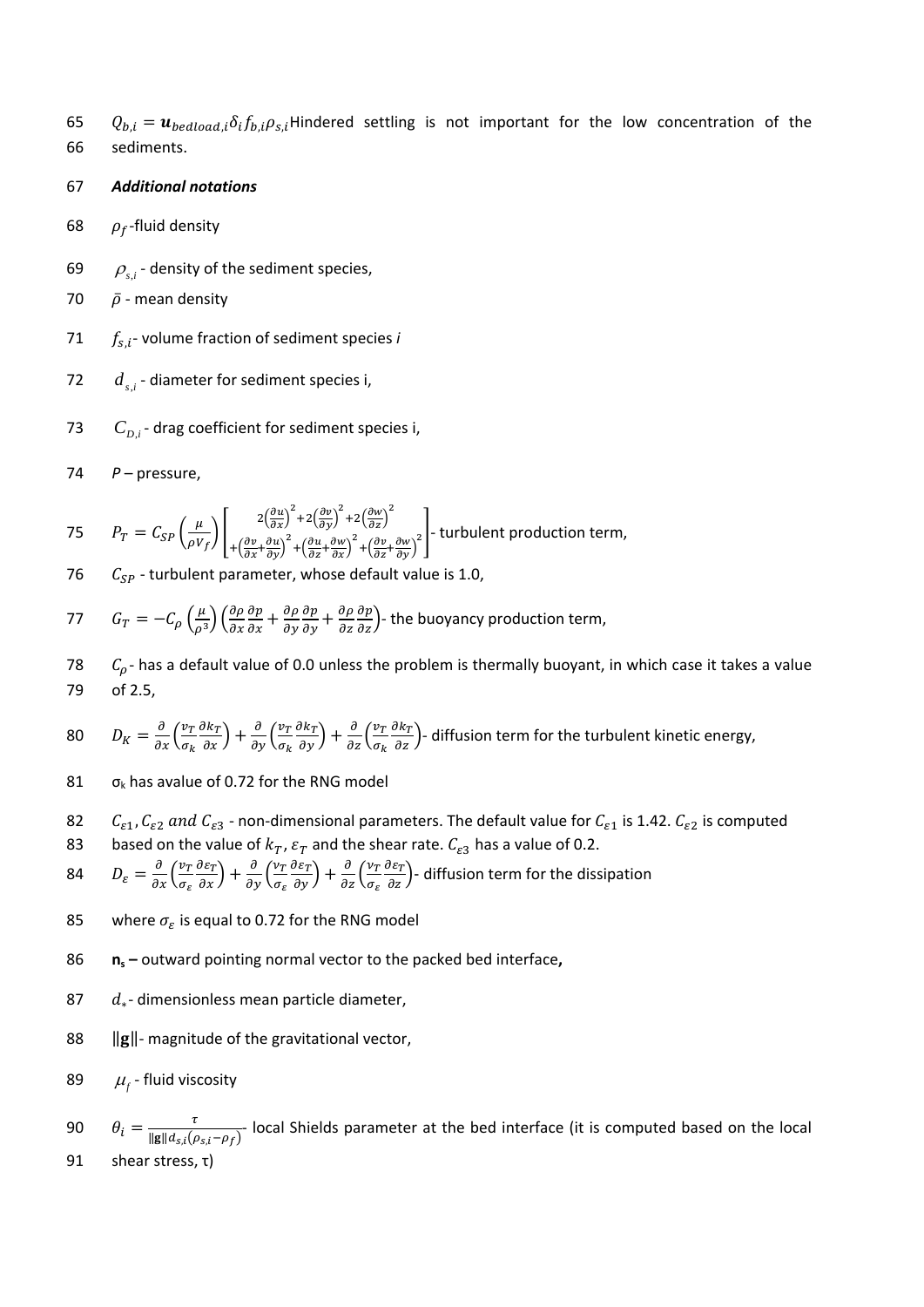92 
$$
f_{b,i} = 0.18 \frac{f_{packet}}{d_*} \left( \frac{\theta_i}{\theta_{cr,i}^{"}} - 1 \right)
$$
 the volume fraction of the bed-load layer is predicted by *van Rijn*,  
93 1984.

 $\delta_i$  $\frac{\delta_i}{d_{50}}=0.3d_*^{0.7}\left(\frac{\theta_i}{\theta_{cri_*}^{''}}-1\right)$  $0.5$  $94 \frac{b_i}{dx} = 0.3d_*^{0.7}(\frac{b_i}{a''}-1)$  - bed load thickness,  $d_{50}$ - local mean particle size in the computational 95 cell

96  $u_{bedload,i}=u_{bedload,i}\frac{\overline{u}}{\|\overline{u}\|}$  the direction of the motion is determined from the motion of the liquid 97 adjacent to the packed bed interface,

 $u_{bedload,i} = \frac{q_{b,i}}{s \cdot f_i}$ 98  $u_{bedload,i} = \frac{q_{b,i}}{\delta_i f_{b,i}}$  velocity of the sediment in each computational cell,

99 
$$
q_{b,i} = \beta_i \left(\theta_i - \theta_{cr,i}^{\prime\prime}\right)^{1.5} \cdot \left[ \|\mathbf{g}\| \left(\frac{\rho_{s,i} - \rho_f}{\rho_f}\right) d_{s,i}^3 \right]^{\frac{1}{2}} \cdot \text{volumetric bed-load transport rate per unit width,}
$$

100

101  $\beta_i$ - bedload coefficient is typically equal to 8.0 (Van Rijn 1984),

102

 $\theta_{cr,i}^{\prime\prime} = \theta_{cr,i}^{\prime} \frac{\cos \psi \sin \beta + \sqrt{\cos^2 \beta \tan^2 \phi_i + \sin^2 \psi \sin^2 \beta}}{\tan \phi_i}$ 103  $\theta_{cr,i}^{\prime\prime} = \theta_{cr,i}^{\prime} \frac{\cos \phi \sin \rho + \sqrt{\cos \rho \tan \phi_{1} \sin \phi \sin \rho}}{\tan \phi_{i}}$  the critical Shields parameter modified for sloping 104 surfaces to include the angle of repose (Soulsby 1997),

 $\theta'_{cr,i} = \theta_{cr,i} \frac{1.666667}{\sqrt{d_{cr}}}$  $\log_{10}\Bigl(19\frac{d_{S,i}}{d_{50}}\Bigr)$ 105  $\theta'_{cri} = \theta_{cri} \frac{1.000007}{(d_0)^2}$  the critical Shields parameter modified by the effect of armoring

106 (Egiazaroff 1965),

107  $\beta$ - computed angle of the packed interface normal relative to the gravitational vector g,

108  $\phi_i, \psi$ - user-defined angle of repose for sediment species *i* and angle between the flow and the 109 upslope direction, respectively

110

111

112 **References**

113

- 114 BASANI, R. & HANSEN, E. W. M. 2009. *MassFLOW-3D Process Modelling; Three-dimensional*
- 115 *numerical forward modelling of submarine massflow processes and sedimentary successions.* Project 116 report 2004-2008, CFD-R09-1-09.

117 CLIFT, R., GRACE, J. R. & WEBER, M. E. 1978. *Bubbles, drops, and particles*. Academic press 118 New York.